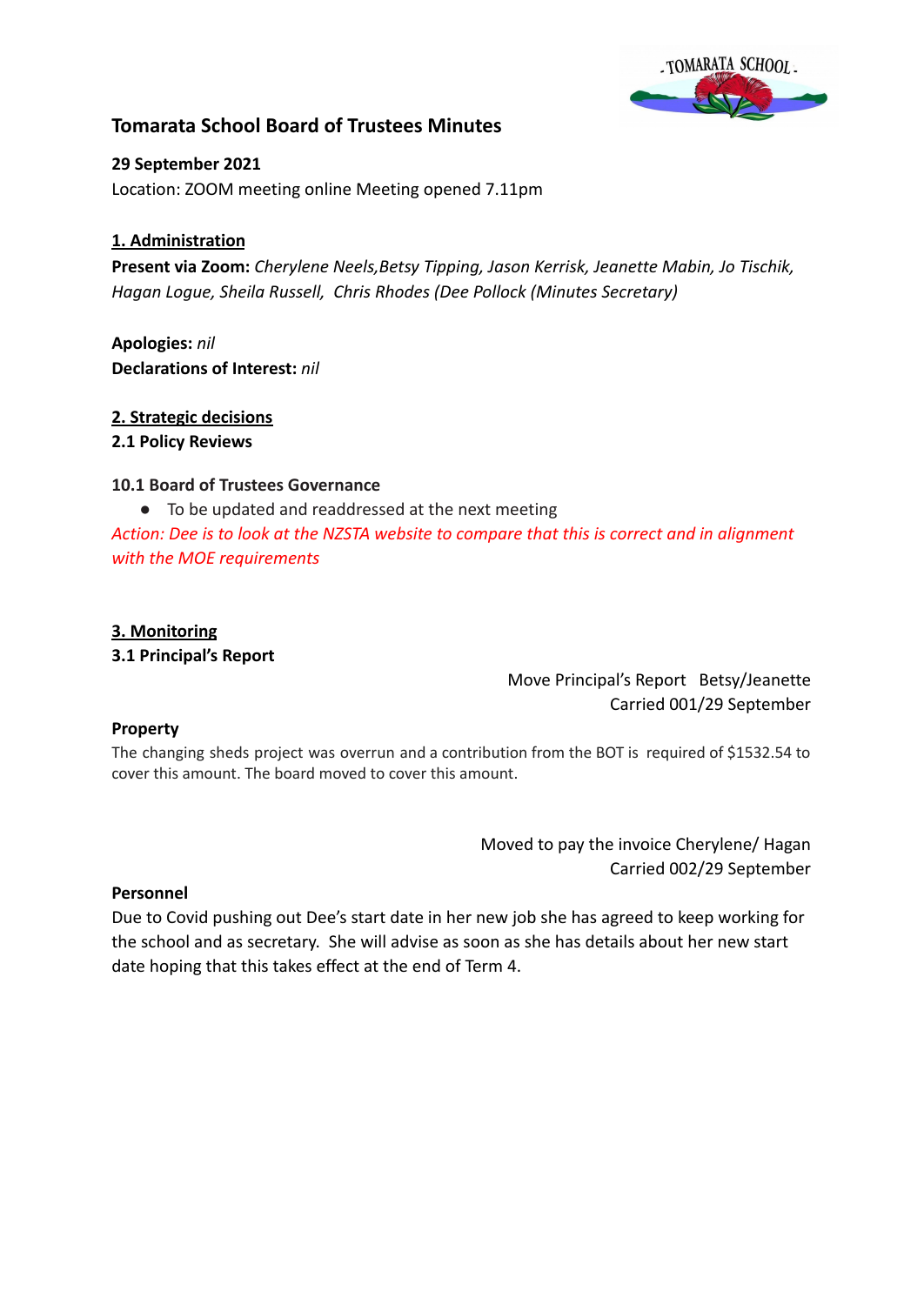### **Term Dates for 2022**

There was a discussion about these dates and agreed on the following new term dates for next year.

Term 1 Thursday 3rd February - Thursday 14 April Term 2 Monday 2 May - Friday 8 July Term 3 Monday 25 July - Friday 30 September Term 4 Monday 14 October - Thursday 15 December

### **Staff**

Great news came through this week and we have provisional staffing on 120 students, at this stage and extra teacher allowance Including a day's release for the DP.

Cherylene also liked to inform the board that the staff have been doing a lot of PD in Lockdown and this has been really positive for everyone.

### **Lockdown Lessons**

It was discussed that there should be a consistency of teaching across the classes as this seems to be different at the moment and some planning should be done for any future lockdown. It would be good to encourage a whole school quiz and house points as this worked well in the past with keeping the school together.

Talking with other schools we have a very high engagement of children even though we appreciate how hard this can be for parents. Lynette dropped off packs to families that can not attend classes online and Cherylene has been following up on other families that have not been present to take the time to check things are okay.

> Moved Principals report Jeanette/Jason Carried 003/29 September

### **3.2 Finance**

\$1000 overspend on the Personal Development should be put onto Cherylene's budget.

### **4. Strategic discussions**

### **4.2 Fireworks**

Sadly this has been cancelled for the year and communication has been sent to all the families as well as sponsors being refunded. We could not start the process and put money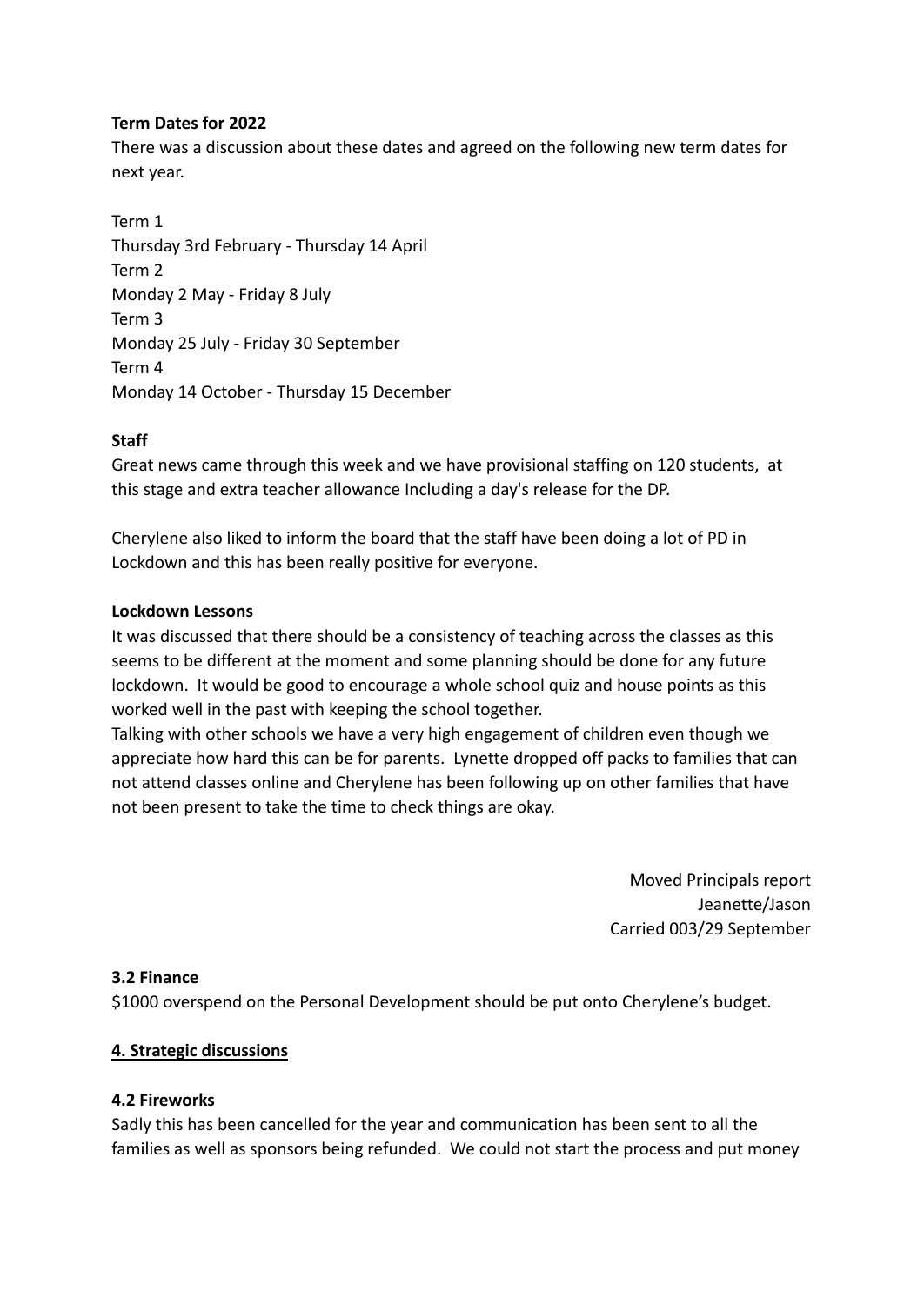into this when it would have to be shut down due to Covid levels around numbers attending events. A decision had to be made before we started spending money to prepare for this. Some of our families are wanting to donate payment for their tickets anyway, and the committee is still looking to run the raffle.

We can look to organise a Colour Run as a new fundraiser in Term 1 2022, so this could be something to look forward to.

### **Budget**

Current budget of \$22,000 will need to come off to be adjusted with Kerry from Fireworks. Cherylene has Rebecca coming in to look at the budget and it would be good if someone from the board would come to the meeting about this too.

### **Show Day**

We will also be losing out on stalls but maybe look to have donuts and sausage sizzles running.

### **Vaccinations**

A mobile vaccination clinic could be able to visit the school but the board agreed that this should be something held in a community hall.

### **Auditors**

Local schools have been contacted to see how much they have paid and who they have used as our auditors costs have gone up \$3000.00. As we now have finances online and easy new and efficient systems this should reduce costs for our next audit.

*Action: Cherylene is going to go back to the Auditor General and explain our costs versus other schools who are much larger in the area but paying less in auditors fees.*

### **Funding for security measures**

The new phone system, fire alarm linked with the fire brigade, and alarm system for Rata room etc will be paid. The MOE went to Griffiths to get this done.

### **4.3 In Committee**

### **In-committee:Public Excluded**

I move that the public be excluded from— the following parts of the proceedings of this meeting, namely, agenda item **Details**

\*This resolution is made in reliance on section  $48(1)(a)$  of the Local Government Official Information and Meetings Act 1987 and the particular interest or interests protected by [section](http://www.legislation.govt.nz/act/public/1987/0174/latest/link.aspx?id=DLM122287#DLM122287) 6 or section 7 of that Act or [section](http://www.legislation.govt.nz/act/public/1987/0174/latest/link.aspx?id=DLM65366#DLM65366) 6 or [section](http://www.legislation.govt.nz/act/public/1987/0174/latest/link.aspx?id=DLM65368#DLM65368) 7 or [section](http://www.legislation.govt.nz/act/public/1987/0174/latest/link.aspx?id=DLM65371#DLM65371) 9 of the Official Information Act 1982, as the case may require, which would be prejudiced by the holding of the whole or the relevant part of the proceedings of the meeting in public are as follows: **The briefing includes sensitive information in relation to employment and therefore the grounds are to protect the personal privacy of natural persons. The briefing also includes information of a sensitive financial nature**

> Moved Sheila/Jason Carried 005/29 September